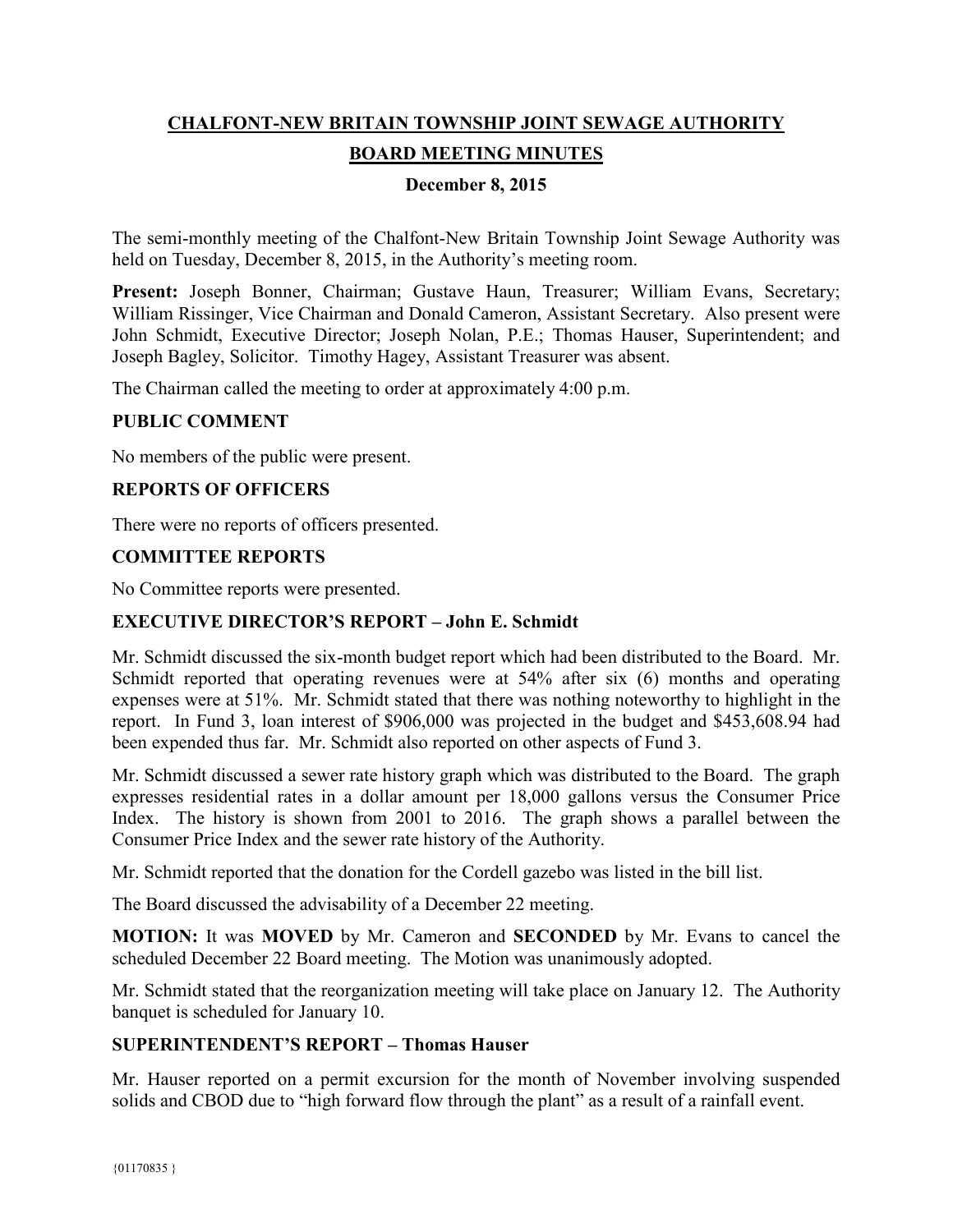Precipitation: 2.3 inches Average Daily Flow: 2.75 MGD Peak Day Flow: 5.33 MG

Mr. Hauser discussed the suspended solids potential violation.

Mr. Hauser also reported on a dryer alarm due to no utility water, which is being addressed. There was an electrical power outage due to a downed pole and when personnel arrived at the plant, they found the generator running but no power in the plant due to breakers that did not trip. This situation is being addressed as part of the Phase III Upgrade.

The No. 2 thickened sludge conveyor was repaired. The No. 4 aerator on the Orbal ditch was discovered to have a broken-off motor junction box and a broken coupling. The box was repaired and the coupling was replaced. The centrifuge exhaust fan motor tripped two (2) circuit breakers, causing the silo conveyor to clog because the rotary valve was not operating. The Authority utilized Synagro, Inc. to remove remaining Class A biosolids during the month of November. Personnel also uncovered the 24-inch influent line to the A anoxic tank for CKS involving Phase 3 design.

In the system, personnel plunged vents at 19 Pleasant Avenue and 17 Skyline Drive. The lateral for Borghi's restaurant was televised with grease discovered in the line. The Authority raised three (3) manholes on Route 202.

There was a discussion regarding the suspended solids issue. There was discussion regarding three (3) lift pumps kicking on as a cause of the potential violation.

**MOTION:** It was **MOVED** by Mr. Evans and **SECONDED** by Mr. Rissinger to approve the Minutes for the meetings of November 10 and November 24, 2015. The Motion was unanimously adopted.

# **ENGINEER'S REPORT – Joseph Nolan, P.E.**

Mr. Nolan presented Requisition No. 156 for capital expenditures in the amount of \$140 representing legal fees involving DEP.

**MOTION:** It was **MOVED** by Mr. Haun and **SECONDED** by Mr. Evans to approve Requisition No. 156 for capital expenditures in the amount of \$140. The Motion was unanimously adopted.

Mr. Nolan next presented Requisition No. 199 for capital improvements involving Phase III design work and legal services amounting to \$16,976.30.

**MOTION:** It was **MOVED** by Mr. Cameron and **SECONDED** by Mr. Evans to approve Requisition No. 199 for capital improvements in the amount of \$16,976.30. The Motion was unanimously adopted.

Mr. Nolan reported on the work on the Phase III design. Mr. Nolan reported that he had a final meeting with Mr. Schmidt and Mr. Hauser to go over final updates. There is a meeting planned with SCADA. Mr. Nolan reported that a copy of the Phase III plans are being provided to BCW&SA in conformity with the agreement between the two authorities. Mr. Nolan also expects to provide an updated cost breakdown report to this Authority.